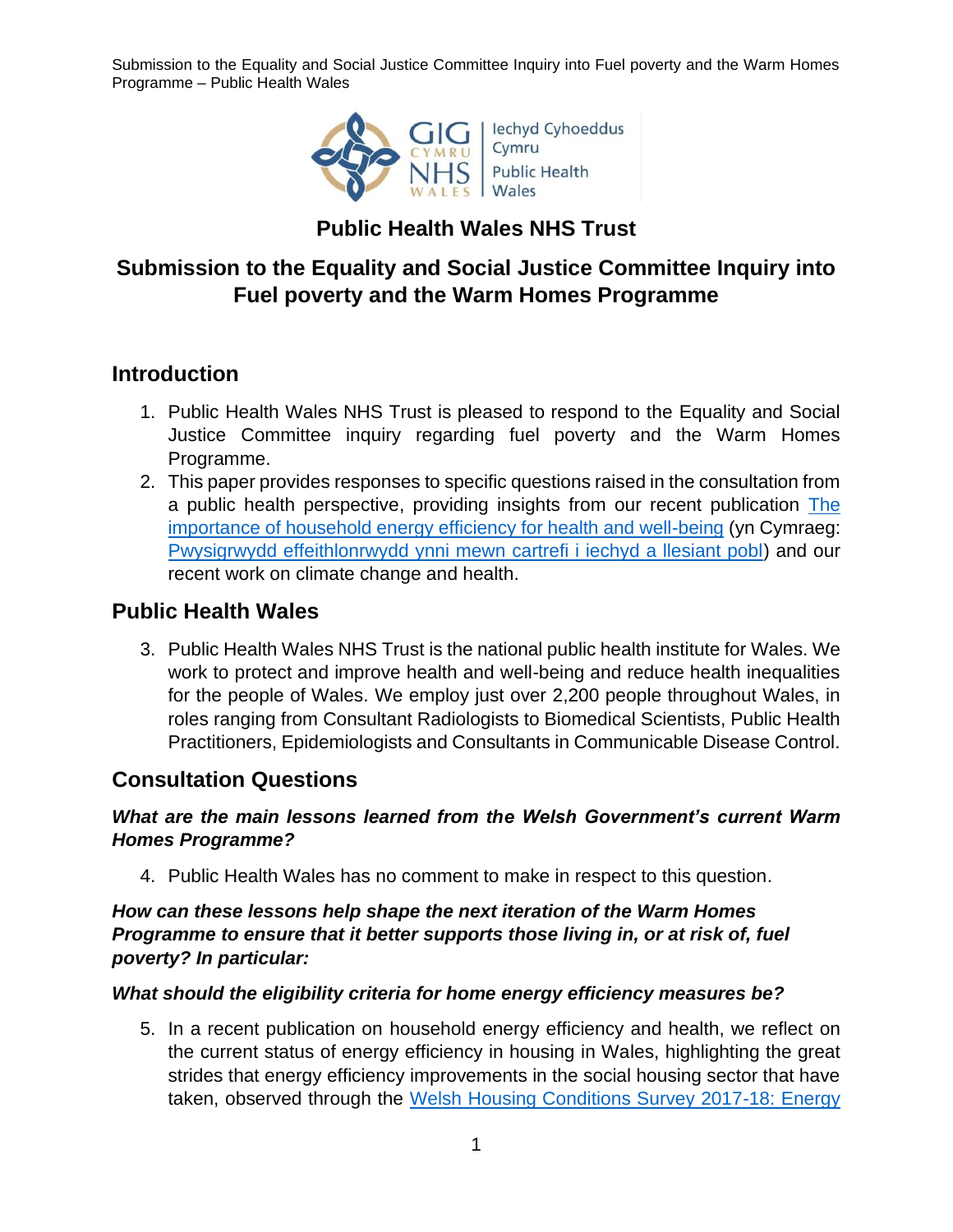Submission to the Equality and Social Justice Committee Inquiry into Fuel poverty and the Warm Homes Programme – Public Health Wales

[Efficiency of Dwellings](https://gov.wales/sites/default/files/statistics-and-research/2019-10/welsh-housing-conditions-survey-energy-efficiency-dwellings-april-2017-march-2018-795.pdf) which indicates that just under half of all social housing has an Energy Performance Certificate (EPC) of C.

- 6. It is noted, however, that there is a greater variance in owner-occupied and private rented tenures, where just under a quarter of properties have an EPC rating of C and a fifth of private rented properties were recorded as either EPC rating E or F.
- 7. When considering the energy performance of dwellings according to location, a similar picture is observed between urban and village settings, but hamlets and isolated dwellings have the worst EPC ratings.
- 8. We know that inefficient home energy can have a detrimental effect on health. The recently published discussion paper on household energy efficiency and health<sup>1</sup> highlights evidence which shows, for instance, how energy efficiency improvements can improve respiratory outcomes for those living with chronic obstructive pulmonary disease (COPD), and inefficiently heated homes can exacerbate the conditions of those living with long-term chronic conditions, terminal illness or weakened immune systems<sup>2</sup>. Public Health Wales is continuing its research on the impacts of living in cold homes in Wales, in particular the links between housing warmth and people's comfort, health and well-being.
- 9. Inefficient home energy can have a negative impact when it comes to achieving climate change ambitions. Public Health Wales recognises the interconnectedness of climate change and health and well-being. Recent work from Public Health Wales's World Health Organization Collaborating Centre on Investment for Health and Well-being<sup>3</sup> highlights the health and wellbeing impacts of climate change, noting that heat risk in homes and buildings is a top priority for action in the next two years, with recommendations including a need to increase incentives for retrofitting existing homes.
- 10. A report published by Public Health Wales in 2019<sup>4</sup>, exploring winter health impacts, considered that the direct health impact of energy efficiency measures is mixed, with limited evidence in relation to advice on energy efficiency improvements. However, this work found that in the UK, 10% of excess winter deaths can be partly attributed to fuel poverty. Cold homes, that is those under a minimum indoor temperature of 18°C, harm health with residents in the coldest

<sup>1</sup> Public Health Wales 2021a. The importance of household energy efficiency for health and well-being. Cardiff: Public Health Wales NHS Trust. Available at: [https://phwwhocc.co.uk/wp-](https://phwwhocc.co.uk/wp-content/uploads/2021/12/PHW-The-importance-of-household-energy-efficiency-for-health.pdf)

[content/uploads/2021/12/PHW-The-importance-of-household-energy-efficiency-for-health.pdf](https://phwwhocc.co.uk/wp-content/uploads/2021/12/PHW-The-importance-of-household-energy-efficiency-for-health.pdf) (accessed 22/12/2021)

<sup>&</sup>lt;sup>2</sup> Marie Curie 2020. The vicious cycle of fuel poverty and terminal illness. London: Marie Curie. Available at: [https://www.mariecurie.org.uk/globalassets/media/documents/policy/policy-publications/2020/fuel](https://www.mariecurie.org.uk/globalassets/media/documents/policy/policy-publications/2020/fuel-poverty-and-terminal-illness.pdf)[poverty-and-terminal-illness.pdf](https://www.mariecurie.org.uk/globalassets/media/documents/policy/policy-publications/2020/fuel-poverty-and-terminal-illness.pdf) (accessed 22/12/2021)

<sup>3</sup> Public Health Wales 2021b. Health and wellbeing impacts of climate change [infographic]. Cardiff: Public Health Wales NHS Trust. Available at: [https://phwwhocc.co.uk/wp-](https://phwwhocc.co.uk/wp-content/uploads/2021/11/Climate-Change-infographics-9.pdf)

[content/uploads/2021/11/Climate-Change-infographics-9.pdf](https://phwwhocc.co.uk/wp-content/uploads/2021/11/Climate-Change-infographics-9.pdf) (accessed 22/12/2021)

<sup>4</sup> Public Health Wales 2019. Improving winter health and well-being and reducing winter pressures in Wales. A preventative approach. Cardiff: Public Health Wales NHS Trust. Available at: <https://phw.nhs.wales/news/winter-health-how-we-can-all-make-a-difference/report/> (accessed 22/12/2021)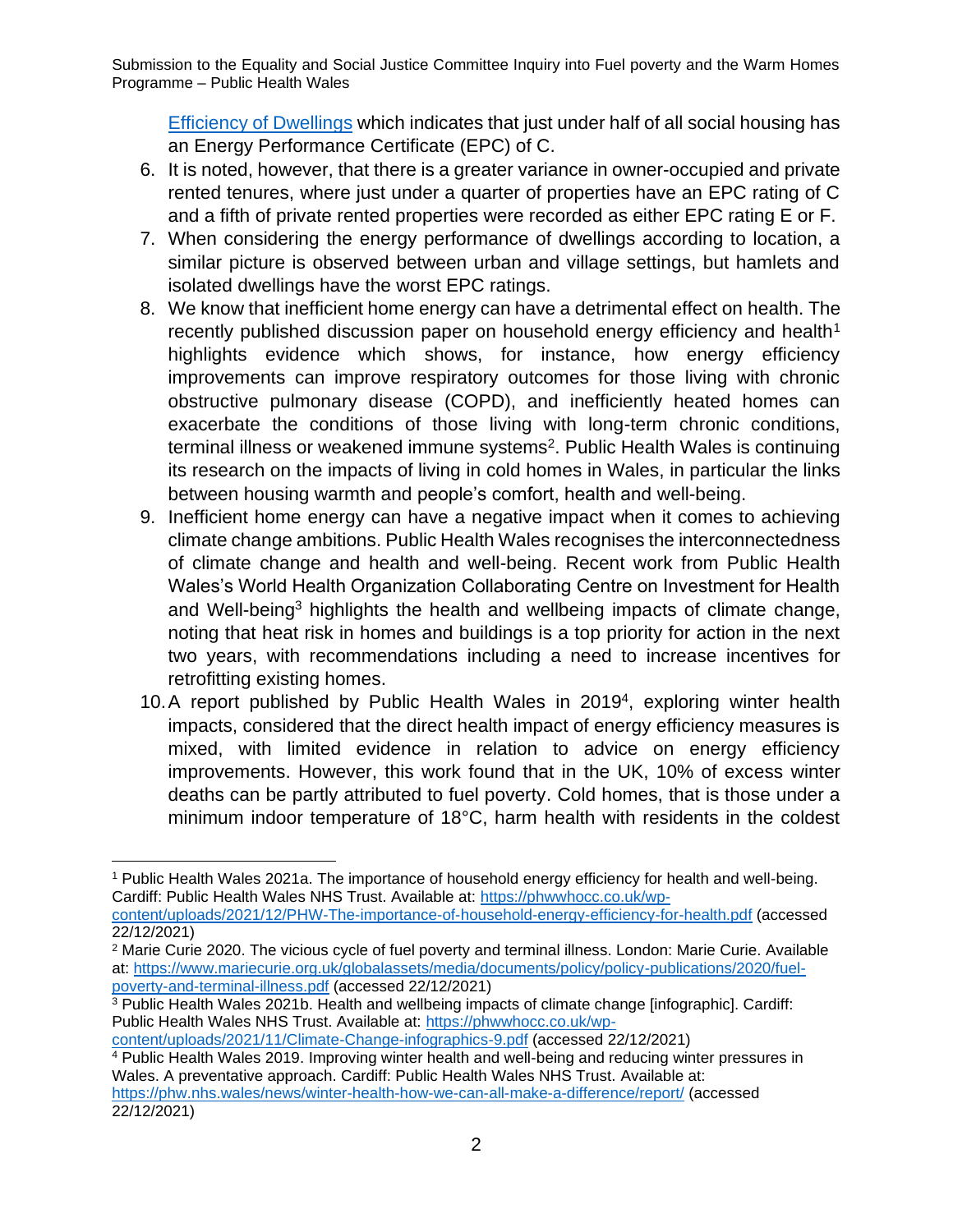quarter of homes having 20% greater risk of winter mortality when compared with those in the warmest quarter. In the UK, around 30% of excess winter mortality is attributable to living in a cold home.

11. Thus, Public Health Wales believes that any eligibility criteria for home energy efficiency measures should maximise the potential for adaptation of energy efficiency measures across all tenures, geographies and the current energy efficiency of the dwelling. To help achieve climate change ambitions, a renewed focus on improving the energy efficiency of private sector residences is to be encouraged, potentially including new forms of support to incentivise home-owners and private landlords to retrofit their dwellings. This should be in conjunction with maintaining and enhancing the existing focus on providing support for energy efficiency adaptations to those on low-incomes and those affected by chronic, long-term health conditions.

## *Should the area-based approach to tackling fuel poverty (Arbed) continue?*

12.We do not have any comment in relation to Arbed in particular, however we would highlight that additional efforts to improve the energy efficiency of dwellings in hamlets and other isolated locations is to be encouraged, as these are noted as having the worst EPC ratings in Wales, with no properties reporting an EPC of C or above. Thus, there should remain a geographical approach to household energy efficiency improvements if we are to meet both net zero ambitions and to improve population health.

## *What specific support should be made available to meet the challenges associated with rural fuel poverty?*

13.As highlighted earlier in this response, the latest data regarding energy efficiency in Wales shows that hamlets and other isolated dwellings have the least efficient properties in Wales. We know also that many rural areas are 'off grid', meaning they are not connected to the same energy infrastructure (such as gas) that are prominent in urban locales, with 'off grid' dwellings reliant on LPG, oil or solid fuel. This can be both costly to individuals and detrimental to climate change ambitions.

## *How can private sector landlords be encouraged to tackle fuel poverty amongst tenants?*

14. Public Health Wales has no specific recommendations to make in relation to this question, other than to reiterate that a renewed focus on improving the energy efficiency of private sector residences is to be encouraged, potentially including new forms of support to incentivise home-owners and private landlords to retrofit their dwellings.

#### *How can any successor scheme(s) better advance equality and social justice considerations?*